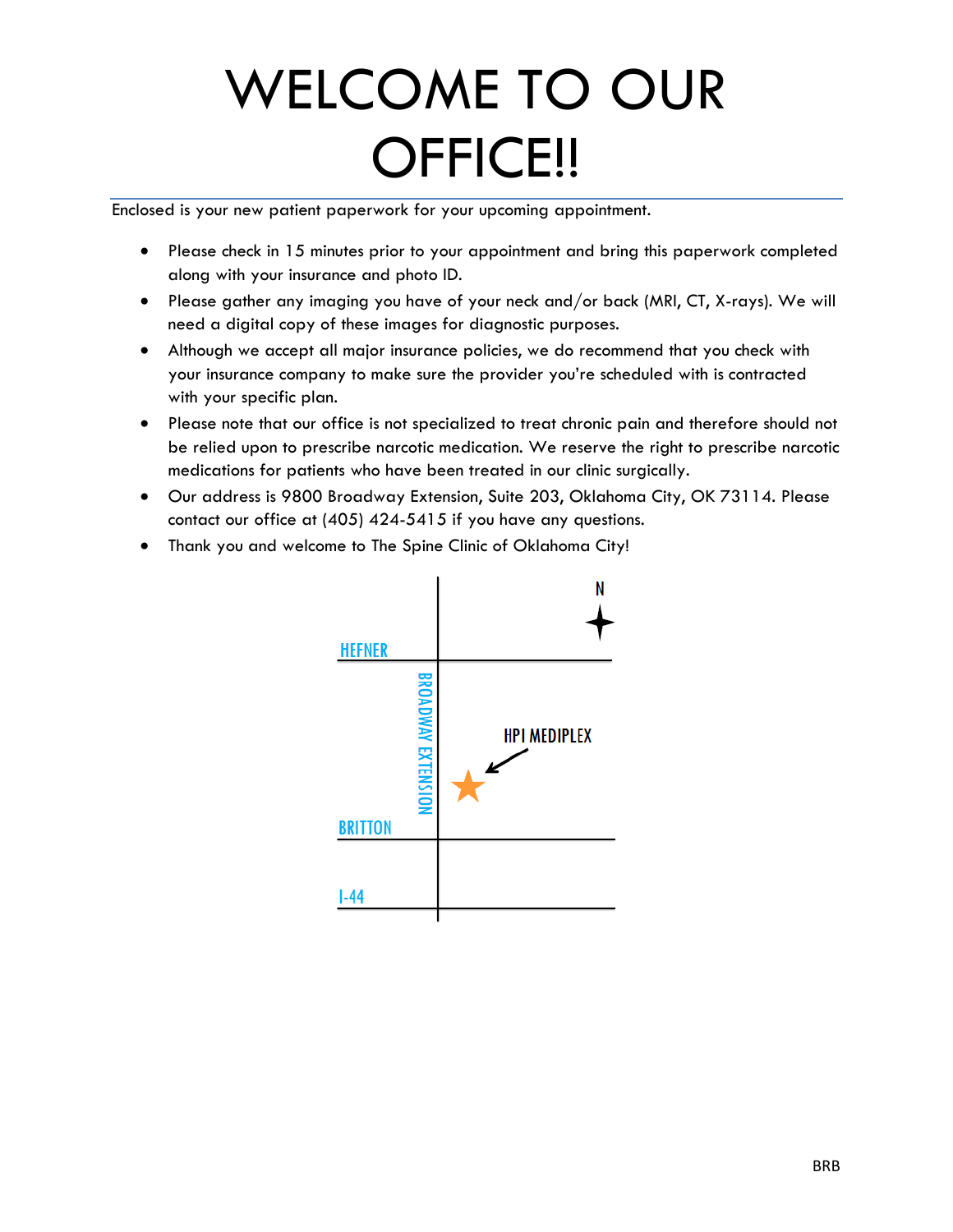

9800 Broadway Ext. . Oklahoma City, OK 73114 . Phone 405.424.5415

|                                                                                                                                                                                                                               |                                    | PATIENT INFORMATION<br>(Please print - Fill in ALL blanks) |                                       |                   |                   |                           |                     |                    |
|-------------------------------------------------------------------------------------------------------------------------------------------------------------------------------------------------------------------------------|------------------------------------|------------------------------------------------------------|---------------------------------------|-------------------|-------------------|---------------------------|---------------------|--------------------|
| Patient's Legal Name:<br>Last                                                                                                                                                                                                 |                                    | First                                                      |                                       | M.I.              |                   | $\overline{S}$ ex:<br>M F | DOB:                | Age:               |
| Social Security Number:                                                                                                                                                                                                       |                                    |                                                            | Marital Status:<br>Single             | Married           |                   | Widowed                   | Divorced            | Separated          |
| Patient's Address:                                                                                                                                                                                                            |                                    |                                                            | <b>Employment Status:</b><br>Employed |                   | Full-time Student |                           | Part-time Student   | Retired            |
| City:                                                                                                                                                                                                                         | State:                             | Zip Code:                                                  | Email:                                |                   |                   |                           |                     |                    |
| Home Phone:                                                                                                                                                                                                                   | Work Phone:                        |                                                            | Cell Phone:                           |                   |                   |                           |                     |                    |
| Ethnicity:<br>Hispanic<br>Non-Hispanic<br>Declined                                                                                                                                                                            | Race:                              | White<br>Native American                                   | Asian                                 | Black<br>Multiple | Pacific<br>Other  |                           | Preferred Language: |                    |
| INSURANCE INFORMATION - We will need a copy of your insurance card in order to file a claim                                                                                                                                   |                                    |                                                            |                                       |                   |                   |                           |                     |                    |
| Name of Primary Insurance Company:                                                                                                                                                                                            |                                    |                                                            |                                       |                   |                   |                           |                     |                    |
| Policyholder Name:                                                                                                                                                                                                            |                                    |                                                            | Relationship to Patient:              |                   |                   |                           |                     |                    |
| Policyholder DOB:                                                                                                                                                                                                             |                                    |                                                            | Policyholder SSN:                     |                   |                   |                           |                     |                    |
| Policyholder Employer:                                                                                                                                                                                                        |                                    |                                                            |                                       |                   |                   |                           |                     |                    |
| Secondary Insurance (if applicable):                                                                                                                                                                                          |                                    |                                                            |                                       |                   |                   |                           |                     |                    |
| Policyholder Name:                                                                                                                                                                                                            |                                    |                                                            | Relationship to Patient:              |                   |                   |                           |                     |                    |
| Policyholder DOB:                                                                                                                                                                                                             |                                    |                                                            | Policyholder SSN:                     |                   |                   |                           |                     |                    |
| Policyholder Employer:                                                                                                                                                                                                        |                                    |                                                            |                                       |                   |                   |                           |                     |                    |
|                                                                                                                                                                                                                               |                                    | EMPLOYMENT INFORMATION                                     |                                       |                   |                   |                           |                     |                    |
| Patient's Employer:                                                                                                                                                                                                           |                                    |                                                            |                                       | Phone Number:     |                   |                           |                     |                    |
| <b>Insured Employer:</b>                                                                                                                                                                                                      |                                    |                                                            |                                       | Phone Number:     |                   |                           |                     |                    |
| If the patient is a minor, please list both parent names and employers                                                                                                                                                        |                                    |                                                            |                                       |                   |                   |                           |                     |                    |
| Mother                                                                                                                                                                                                                        |                                    | Employer:                                                  |                                       |                   |                   |                           | Phone Number:       |                    |
| Father                                                                                                                                                                                                                        |                                    | Employer:                                                  |                                       |                   |                   |                           | Phone Number:       |                    |
|                                                                                                                                                                                                                               |                                    | NEXT-OF-KIN INFORMATION                                    |                                       |                   |                   |                           |                     |                    |
| Nearest relative (or friend, not spouse), not living with you:                                                                                                                                                                |                                    |                                                            |                                       |                   |                   |                           |                     |                    |
| Home Phone:                                                                                                                                                                                                                   |                                    |                                                            | Relationship to patient:              |                   |                   |                           |                     |                    |
|                                                                                                                                                                                                                               |                                    | WHO REFERRED YOU TO OUR OFFICE (circle one)                |                                       |                   |                   |                           |                     |                    |
| Billboard<br>Adjustor<br>Attorney<br>Magazine<br>Phone Book<br>Neighbor                                                                                                                                                       | Case Manager<br>Physical Therapist |                                                            | Doctor<br>Coach                       | Employer<br>Radio | Friend<br>School  |                           | Hospital<br>Trainer | Insurance<br>Other |
|                                                                                                                                                                                                                               |                                    | THIRD PARTY BILLING (circle one)                           |                                       |                   |                   |                           |                     |                    |
| Is your injury work related                                                                                                                                                                                                   |                                    |                                                            |                                       | <b>YES</b>        |                   |                           | N <sub>O</sub>      |                    |
| Is this injury due to an accident                                                                                                                                                                                             |                                    |                                                            |                                       | <b>YES</b>        |                   |                           | N <sub>O</sub>      |                    |
| If your injury is MVA related have you obtained an accident report?<br>I hereby authorize my insurance to be paid directly to the facility and the physician. I acknowledge that I am financially responsible for non-covered |                                    |                                                            |                                       | <b>YES</b>        |                   |                           | N <sub>O</sub>      |                    |
| services. I also authorize the physician to release my information in the processing of any insurance claims. I acknowledge & agree that I have                                                                               |                                    | received a copy of the TPG Privacy Notice.                 |                                       |                   |                   |                           |                     |                    |
| Signature:                                                                                                                                                                                                                    |                                    |                                                            |                                       |                   |                   | Date:                     |                     |                    |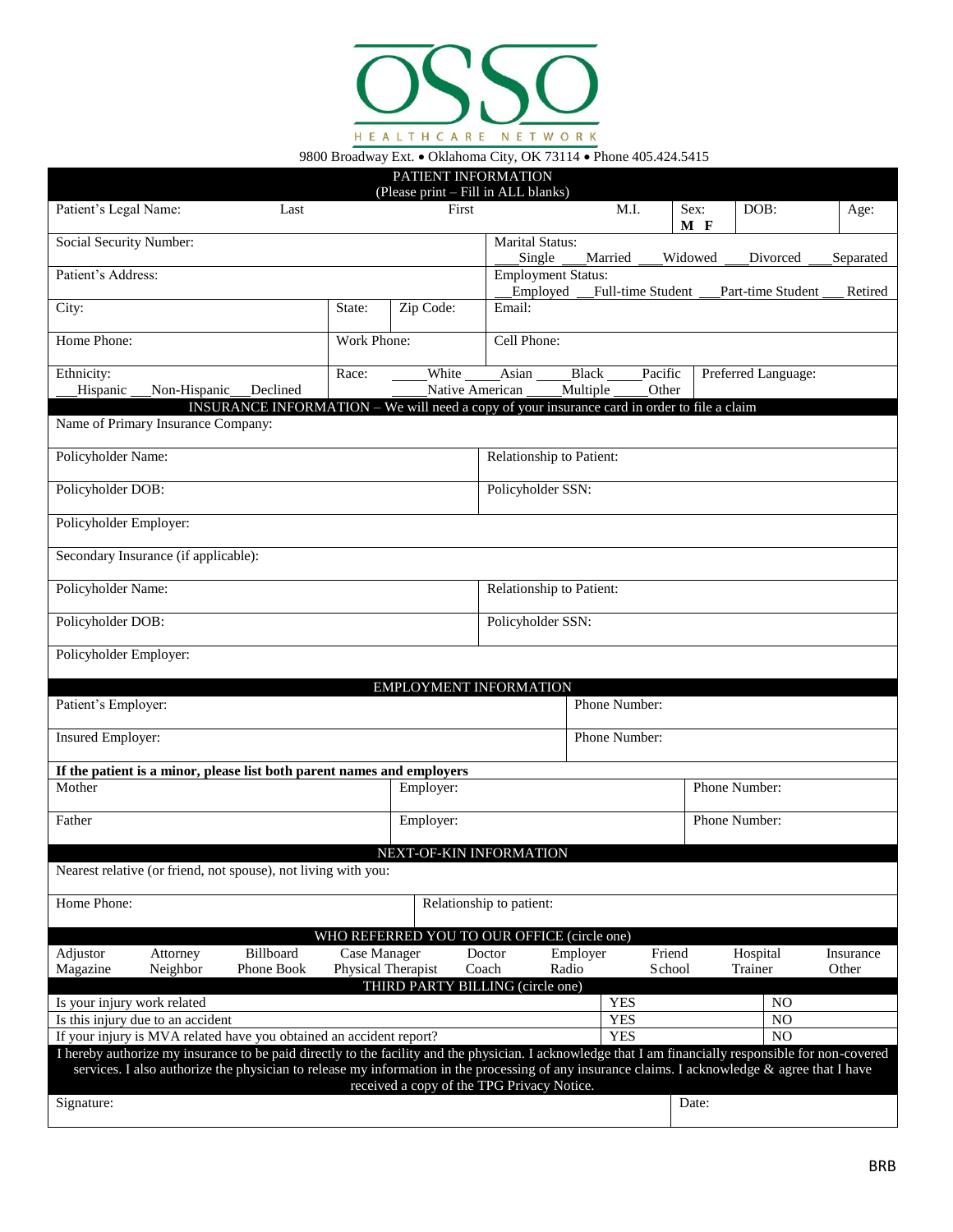# **DISCLOSURE OF PHYSCIAN OWNERSHIP NOTICE TO PATIENTS**

Please carefully review the information contained in this notice.

As a prospective patient of Community Hospital or Northwest Surgical Hospital, we are pleased to inform you of the following:

- 1. Dr. Brett Braly has an ownership interest in Community Hospital and Northwest Surgical Hospital.
- 2. In addition, other physicians that may treat you at the hospital may have an ownership interest in the hospital.
- 3. You have the right to choose the provider of your health care services. Therefore, you have the option to use a healthcare facility other than Community Hospital or Northwest Surgical Hospital. You will not be treated differently by your physician if you choose to use a different facility. If desired, your physician can provide information about alternative providers.

We welcome you as a patient and value our relationship with you. If you have any questions concerning this notice, please feel free to ask your physician or any representative of Community Hospital or Northwest Surgical Hospital. For a full list of our physician owners and additional information about our healthcare facilities, please visit our website at communityhospitalokc.com or nwsurgicalokc.com.

By signing this Disclosure of Physician Ownership, you acknowledge that you have read and understand the foregoing notice and hereby understand that your physician has an ownership interest in Community Hospital and Northwest Surgical Hospital.

Signature of Patient **Signature of Patient** Signature of Parent of Guardian (if applicable)

Print Name of Patient **Prince Access 2018** Print Name of Parent of Guardian

Dated: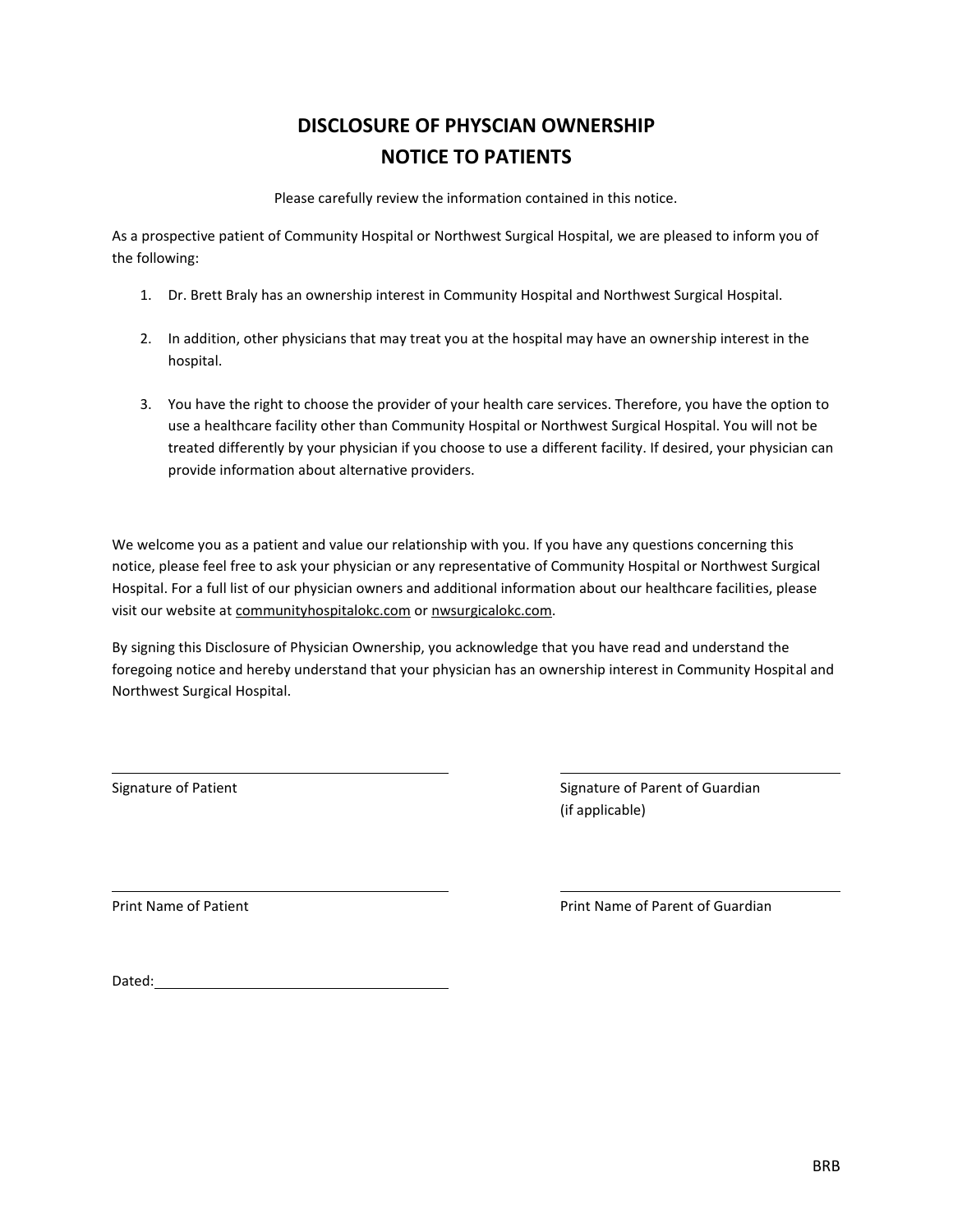### **OKLAHOMA SPORTS SCIENCE & ORTHOPAEDICS**

Authorization to Release Information via Phone/Family/Friends

Patient Name: Name: Name of the Contract of the Contract of the Contract of the DOB:

I hereby authorize confidential communications from the physicians or staff of OSSO regarding my health, care, treatments, appointments, prescriptions, etc…to be received at any of the numbers given below. I authorize the staff to leave messages on the voicemail or with the individual who answers the phone at any of the below numbers:

| Home Phone: | Work Phone: |
|-------------|-------------|
|             |             |
| Cell Phone: | Other:      |

I authorize the following individuals to call the office on my behalf to verify the status of appointments, treatment plans, medications and account information. These individuals may also pick up prescriptions and/or samples that I have requested:

| Name: | Relation: |
|-------|-----------|
| Name: | Relation: |
| Name: | Relation: |
| Name: | Relation: |

I understand that this authorization will remain in effect until I revoke the authorization in writing.

| Patient Signature | Date |
|-------------------|------|
|-------------------|------|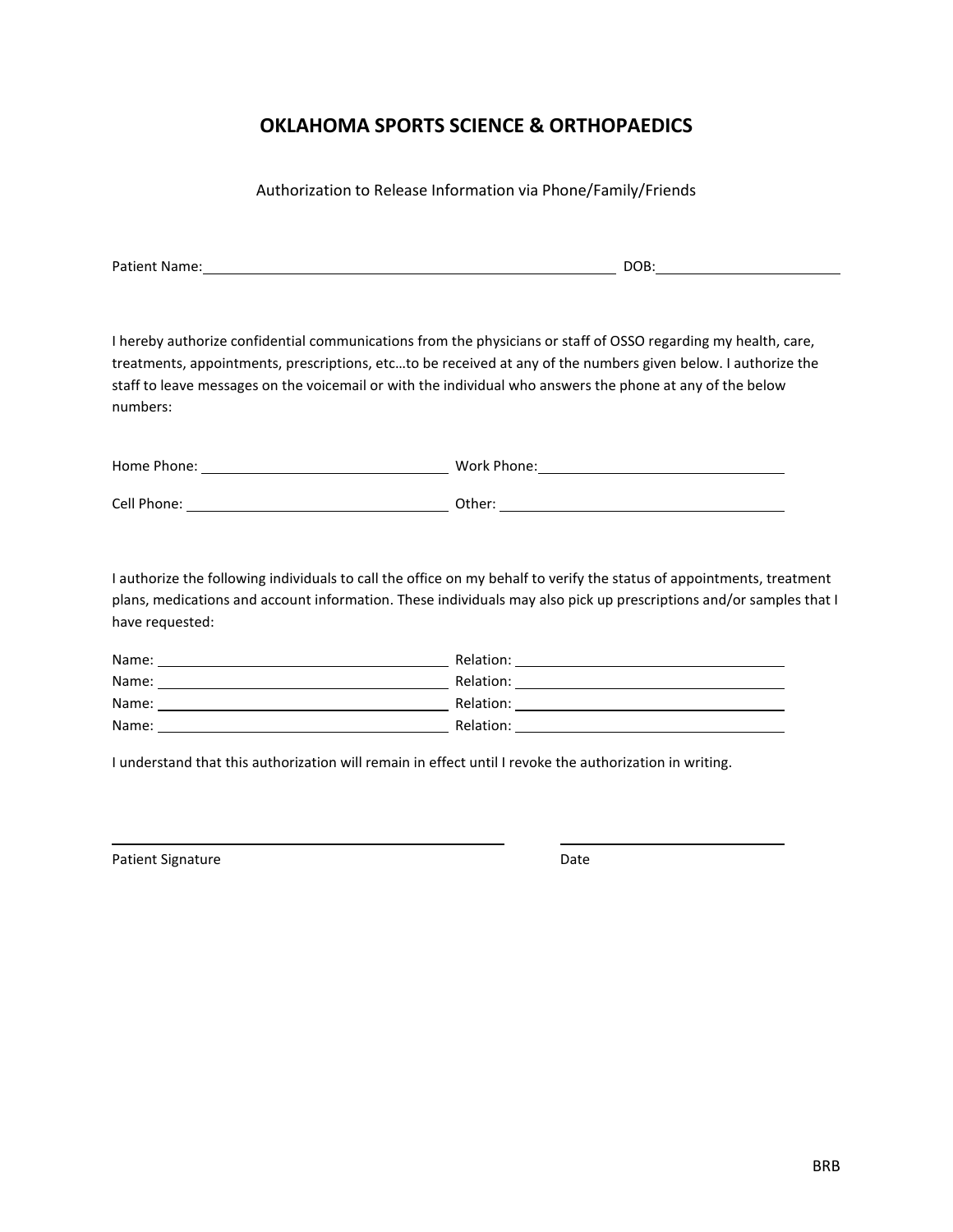# ACKNOWLEDGEMENT OF RECEIPT OF NOTICE OF PRIVACY PRACTICES

I acknowledge that I have been provided with the Notice of Privacy Practices ("Notice"):

- The Notice tells me how The Physicians' Group, LLC or HPI Physicians, LLC, as applicable (the "Practice"), will use protected health information for the purposes of treatment, payment for treatment, and health care operations.
- The Notice explains in more detail how the Practice may use and share protected health information for other than treatment, payment, and health care operations.
- The Practice will also use and share protected health information as permitted or required by law.
- If I am a patient receiving health services at the Practice, I consent to the Practice using and disclosing my protected health information contained in my treatment records maintained by the Practice for the purposes detailed in the Practice's Notice of Privacy Practices.

| Patient's Name (print): _____ |  |
|-------------------------------|--|
| Patient's Date of Birth:      |  |

This form must be signed by either the patient of by the patient's personal representative.

If this form is signed by the patient's personal representative, please provide a copy of the document naming the personal representative and provide a description of the personal representative's authority to act on behalf of the patient:

Date:

Signature of Patient or Patient's Personal Representative

Current Contact Information for Patient of Personal Representative signing this form:

| Email:<br><u> 1980 - Andrea Britain, politik eta politik eta politik eta politik eta politik eta politik eta politik eta p</u> |  |
|--------------------------------------------------------------------------------------------------------------------------------|--|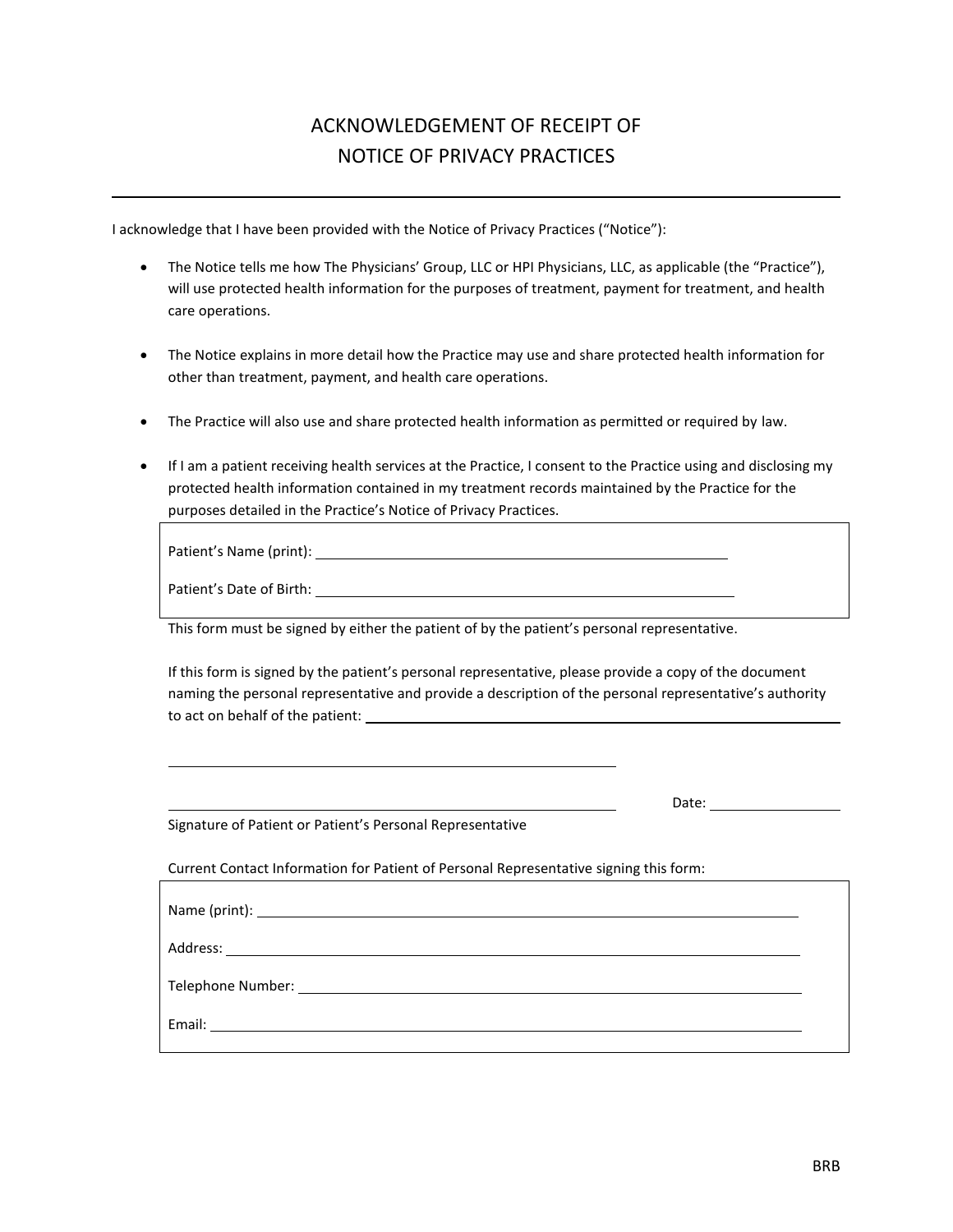### OKLAHOMA SPORTS SCIENCE AND ORTHOPAEDICS

#### FINANCIAL POLICY

Thank you for choosing Oklahoma Sports Science & Orthopaedics (OSSO) your premier healthcare provider. At OSSO, we are dedicated to providing the highest quality, most cost effective care. We specialize in adult and pediatric orthopedics, sports medicine, running injuries, physical medicine and rehabilitation, pain management, reconstructive and orthopedic spine surgery, and hand surgery.

In addition to accepting traditional insurance plans and Medicare, we are contracted with numbers Preferred Provider Organizations (PPO) and Health Maintenance Organizations (HMO). Because each plan is different, and constantly updating providers' participation status, please check with your particular plan to make sure we are currently participating in your network. We ask that you assist us in maximizing your insurance coverage by cooperating fully in all referral, prior authorization and pre-certification processes. Please be aware that all insurance carriers do not consider some services rendered a covered benefit. It is important that you are aware of your insurance policy provisions of coverage.

Accurate, up-to-date information is the patient's responsibility; please notify our office of any changes in your insurance or personal billing information. Please bring you current insurance card(s), or any other information that is required by your insurance company to each appointment. By maintaining updated information this ensures that your medical claims are filed correctly and prevents any unnecessary delays in processing your claim.

Payment for all co-insurance, deductible and non-covered services are due at the time of service unless special payment arrangements have been made. Payments can be made by cash, check, money order, Visa, Discover, American Express, or MasterCard. We do have a payment plan for patients who have financial concerns. Please notify our office at 419-8444 to make financial arrangements. Please be aware that charge for physical therapy, durable medical equipment, laboratory testing, anesthesia, hospital, ambulatory surgery facilities and some radiology services may be billed separately.

If your injury was due to a motor vehicle accident (MVA) you will be setup on a self-pay account for any charges incurred up to \$500. If charges exceed \$500, a claim will be filed with the third party insurance carrier. In order to file this claim, complete billing information will be requested from the patient. A lien may be filed with the third party in order to ensure payment to the physician. Please note that not all OSSO Physicians will accept third party/MVA patients.

There is a \$35 charge for any FMLA, disability, or accidental form completed. This charge is applicable per form completed and is payable prior to completion.

If you require surgery or other invasive procedures and are scheduled at Community Hospital or Northwest Surgical Hospital, please be advised that your physician may have ownership in those facilities. If you wish, you may request another facility.

Again, thank you for allowing Oklahoma Sports Science & Orthopaedics to participate in your care.

Sincerely,

OSSO Physicians and Staff

My signature below acknowledges receipt of this financial policy:

Signed Date

(signature of person financially responsible for payment)

Relationship if other than patient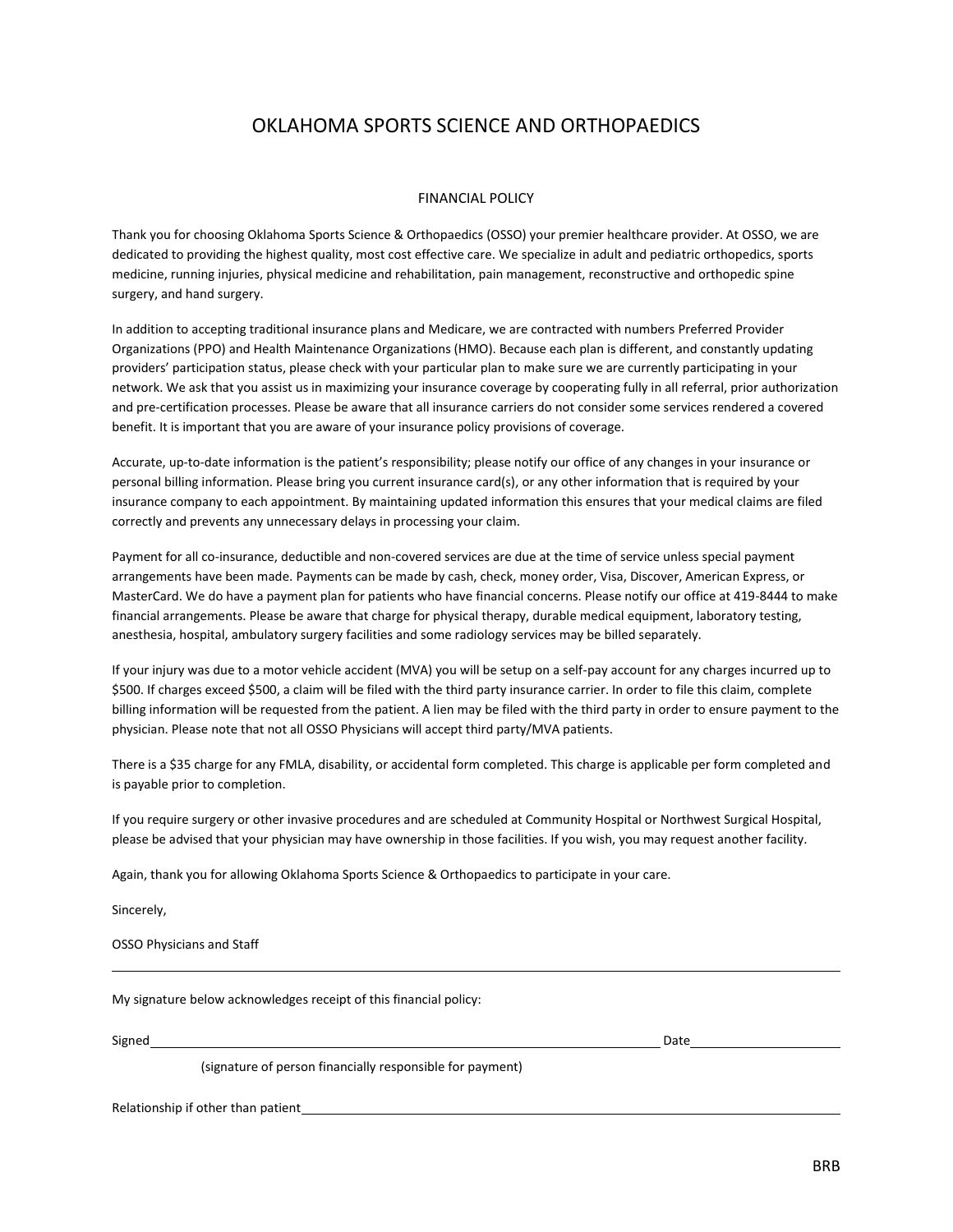#### AUTHORIZATION FOR TREATMENT

I hereby authorize the physician(s) in charge of the care of the patient of Oklahoma Sports Science & Orthopaedics to administer treatment as may be deemed necessary or advisable in the diagnosis and treatment of this patient.

#### AUTHORIZATION FOR RELEASE OF MEDICAL INFORMATION

I hereby authorize the physician(s) of Oklahoma Sports Science & Orthopaedics to disclose any or all of the information in my medical records to any person, corporation or agency which is or may be liable for all or part of Oklahoma Sports Science & Orthopaedics charge or who may be responsible for determining the necessity, appropriateness, amount or other matter to the physician's treatment or charge including, but not limited to, insurance companies, health maintenance organizations, preferred provider intermediaries or carriers. I UNDERSTAND THAT MY MEDICAL RECORDS MAY CONTAIN INFORMATION THAT INDICATES THAT I HAVE A COMMUNICABLE DISEASE WHICH MAY INCLUDE BUT IS NOT LIMITED TO DISEASE SUCH AS HEPATITIS, SYPHILIS, GONORRHEA OR THE HUMAN IMMUNODEFICIENCY VIRUS, ALSO KNOW AS ACQUIRED IMMUNE DEFICIENCY SYNDROME (AIDS). With this knowledge, I give my consent to the release of all information in my medical records, including any information concerning identity, and release Oklahoma Sports Science & Orthopaedics, its agents and its employees from liability in connection with the release of the information contained within.

#### ASSIGNMENT OF INSURANCE BENEFITS

I hereby authorize payment directly to my physician(s) of the medical insurance benefits otherwise payable to me for services rendered during my visit at Oklahoma Sports Science & Orthopaedics. I understand I am financially responsible for charges not covered by this assignment.

You agree that, to the fullest extent permitted by law, we may remit all or a portion of any credit balances or other amounts due to you from us to any of our affiliates to whom you have any balance owing fees, items or services. We will advise you of any payments we make on your behalf to our affiliates.

#### WAIVER OF RESPONSIBILITY OF VALUABLES

I hereby release Oklahoma Sports Science & Orthopaedics from any claim for responsibility or damages in the event of loss of my property, including money and jewelry.

I understand that a photocopy of this document is as valid as the original.

| SIGNED |                                         |                          | <b>DATE</b> |
|--------|-----------------------------------------|--------------------------|-------------|
|        | (patient)                               |                          |             |
|        |                                         |                          |             |
| OR     |                                         |                          |             |
|        | (nearest relative or responsible party) |                          |             |
|        |                                         | Policyholder's Signature |             |

(relationship to patient)

NOTICE TO PATIENTS: Information in your medical record that you have/may have a communicable or venereal disease is made confidential by law and cannot be released without your permission, except in limited circumstances, including release of persons who have had risk exposures, release pursuant to an order of the court of the Dept. of Health, release among healthcare providers or release for statistical or epidemiological purposes. When such information is released, it cannot contain information from which you could be identified unless release of that identifying information is authorized by you, by an order of the court, or the Dept. of Health, or by law.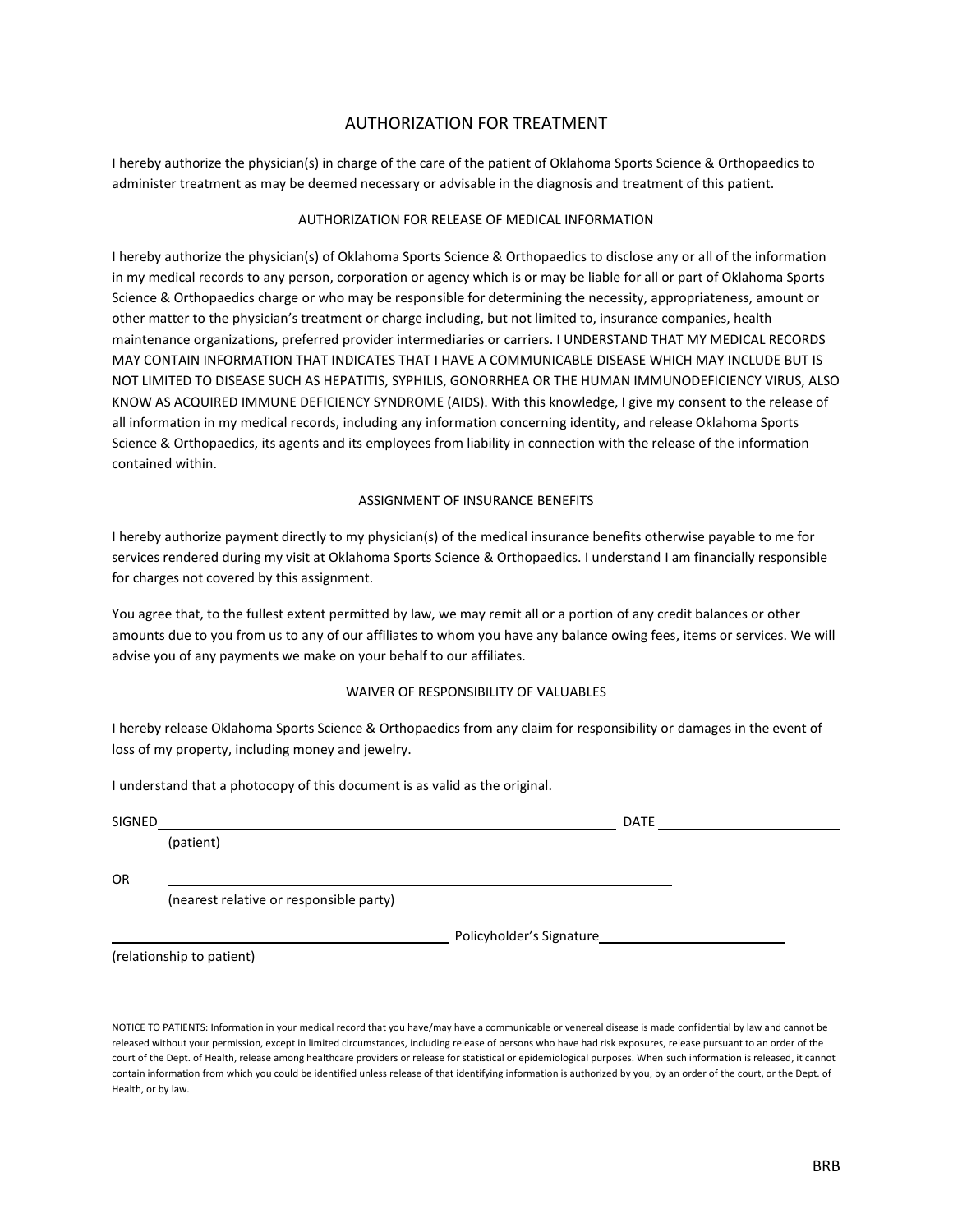#### **BRETT A. BRALY, M.D. POLICY FOR SHORT TERM NARCOTIC PRESCRIPTIONS**

Print Patient Name: DOB:

*The purpose of this agreement is to prevent misunderstandings about certain medications the patient may be given. This is to help both the patient and the provider comply with the law regarding post-surgery pain management. Please read this contract thoroughly as it is a condition of your continued treatment. Your signature will be required.*

#### *The use of opioids may cause addiction and is only one part of a complete treatment plan.*

#### **I agree to the following:**

- 1. I understand that as a surgical patient, I will receive narcotic pain medication for a maximum of ninety (90) days post-surgery. If narcotic medication is still needed after this time, I will be referred to a pain management physician for further care.
- 2. I am responsible for my medications. I will not share, sell, or trade my medication. I will not take any medication that is not prescribed to me.
- 3. Forging or altering a narcotic prescription or distributing medications to others is a crime. I understand that should any of the above occur, my entire care with this office will be terminated and I will be reported to law enforcement authorities.
- 4. Excessive phone calls requesting increased dosages or frequency is viewed as drug-seeking behavior. Changes in medication will not be made without an office visit.
- 5. I will not increase my medication until I speak with my doctor or nurse.
- 6. My medication may not be replaced if it is lost, stolen, or consumed sooner than prescribed.
- 7. I will keep all appointments set up by my doctor. I will notify my doctor's office at least 24 hours prior to my scheduled appointment if I must cancel. Multiple cancellations, no-shows, or rescheduled appointments may be considered non-compliance and may result in my termination as a patient.
- 8. I will not use any illegal or controlled substances (including marijuana, cocaine, amphetamines, etc.) and if asked, agree to give a blood or urine sample to test for any drug not consistent with my treatment plan.
- 9. I understand that my doctor's office will utilize the Oklahoma Bureau of Narcotics Drug Tracking Program.
- 10. I understand that narcotics can adversely affect my judgment in making business decisions and in operating equipment such as an automobile.

#### **Refills**

- 1. I understand that if the medication requires a written prescription, I must call 3 business days in advance. If the medication does not require a written prescription, I will call my pharmacy 3 business days in advance and have them fax the request to the office.
- 2. I understand that refills will be made only during regular office hours—Monday through Friday, 8:00AM-4:30 PM. No refills will be available on nights, holidays, or weekends. Advance notice of 3 business days is required.
- 3. I must keep track of my medications. No early or emergency refills may be made.
- 4. Prescriptions must be filled before expiration. In the event the prescription has expired, the prescription must be returned to this office before a new prescription will be written.
- 5. I will only use one pharmacy to get my medication. My doctor may talk with the pharmacist about my medications. The name and phone number of my pharmacy is \_\_\_\_\_\_\_\_\_\_\_\_\_\_\_\_\_\_\_\_\_\_\_\_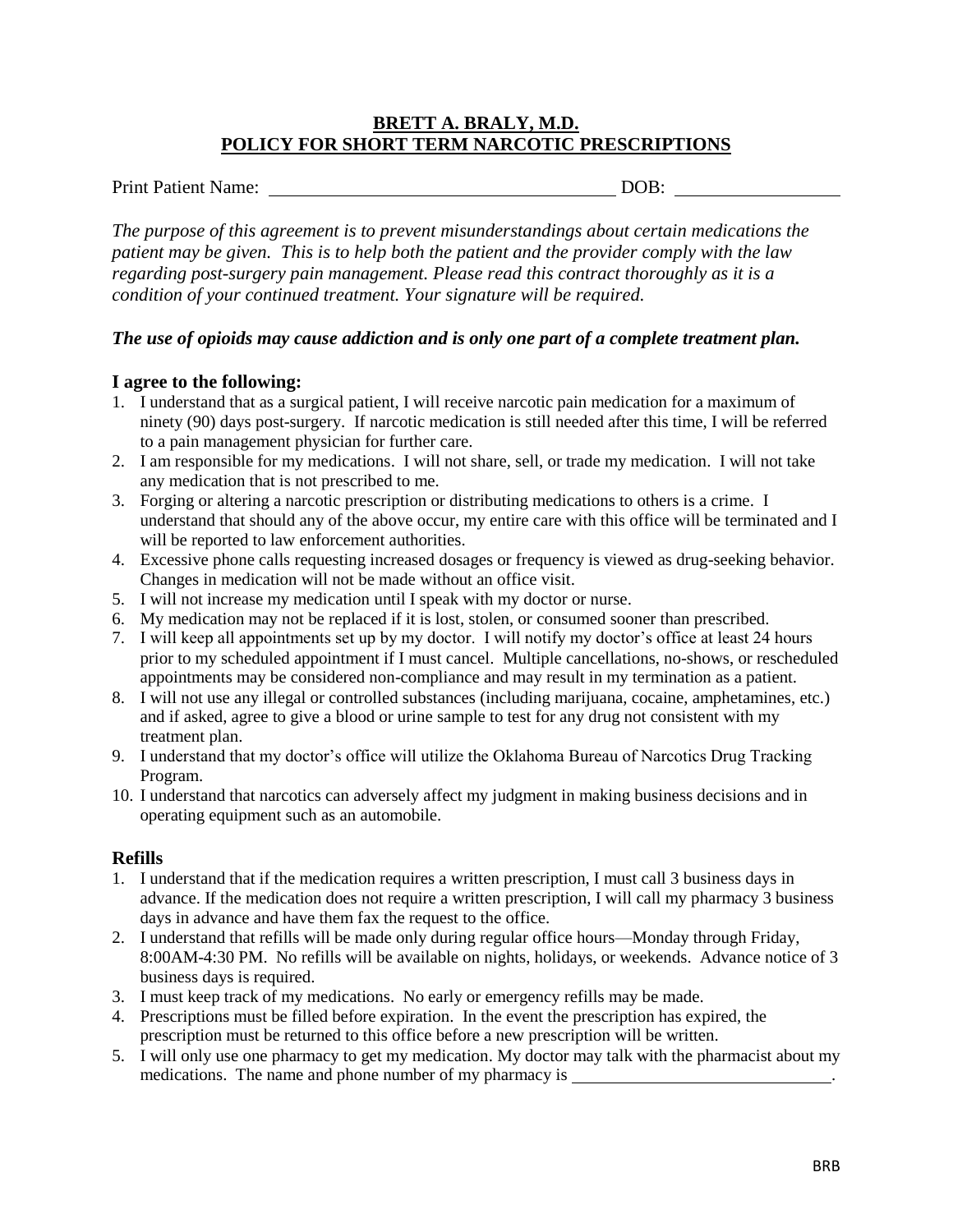#### **Emergencies**

In the event of a new injury or significant change in your condition, please call our office to make an appointment. In the case of a true medical emergency, please go directly to the ER or call 911. Patients are responsible for notifying any other doctor they see that they obtain narcotics from this office. Patients are responsible for notifying this office of any treatment received by the ER or another physician.

#### **Prescriptions from Other Doctors**

If I see another physician who gives me a controlled medication I must notify my doctor. This includes a dentist, an ER physician, or any other provider. I am not to seek or accept medications from other providers without my doctor's permission, except in the event of a true medical emergency, in which case I must notify my doctor as soon as possible.

#### **Termination of Agreement**

If I violate the terms of this agreement, if my drug test results are inconsistent with my treatment plan, or if my doctor decides that a medication is no longer effective, the medication(s) will be stopped by my doctor in a safe way and no refills will be made. If any violation occurs, my doctor may dismiss me as a patient of the practice and ask me to select another doctor. Any violation of this contract will remain a part of my permanent medical record. This contract will remain enforced throughout the entire course of my treatment plan.

I have read and understand this policy.

Patient's signature Date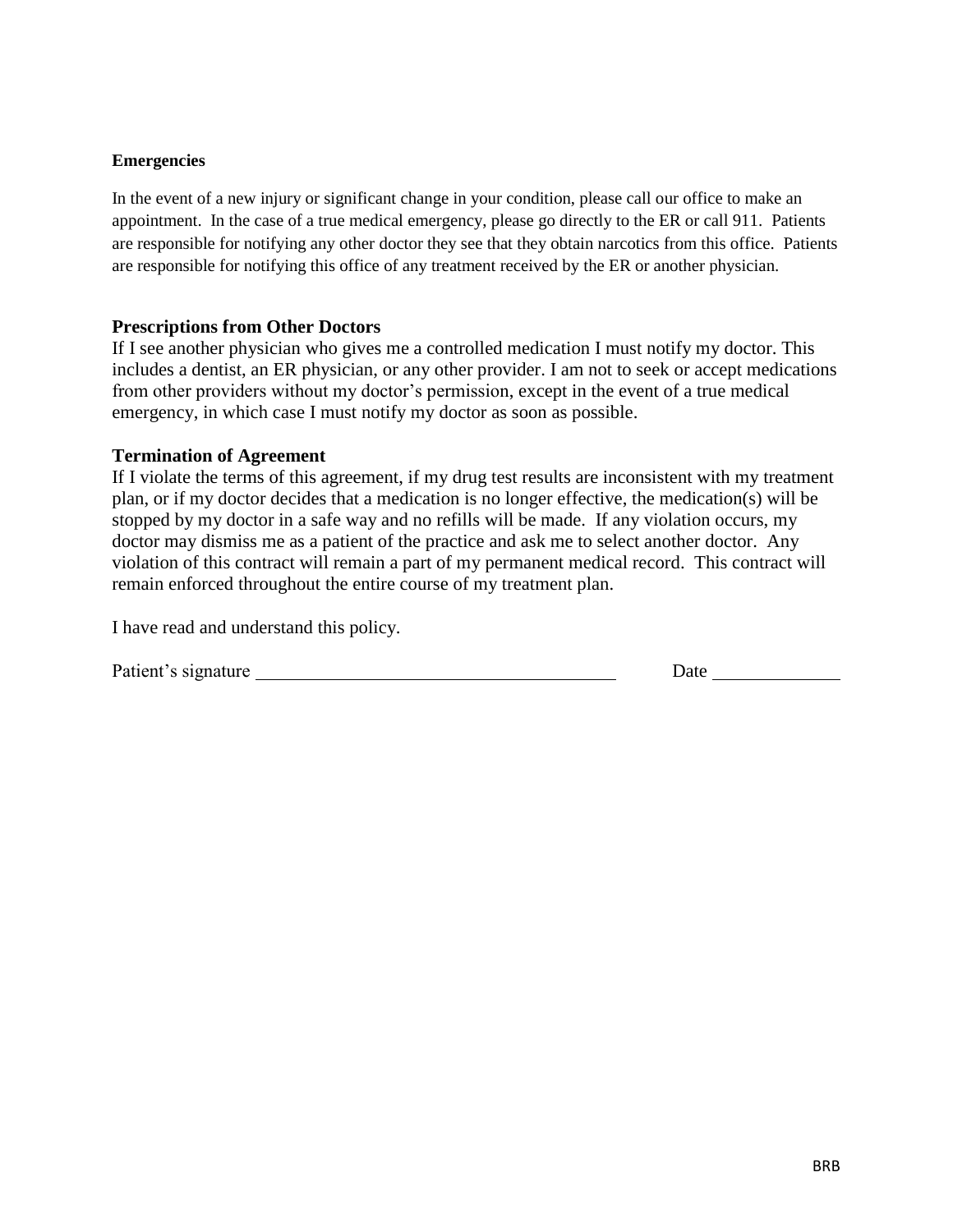# New Patient Questionnaire

Please provide **first & last** names of your primary care physician and any other provider you would like us to contact regarding your healthcare:

Please describe your neck and/or back concerns:

What is your preferred pharmacy? (Please include phone number and/or location)

|                |  | Have you had any previous spine surgeries? If yes, what was the surgery, when was the surgery, and who was |  |  |
|----------------|--|------------------------------------------------------------------------------------------------------------|--|--|
| the physician? |  |                                                                                                            |  |  |

Have you in the past, or are you currently, receiving any of the following treatments? Please list the physician and/or types when applicable.

| $\Box$ |                    |
|--------|--------------------|
|        |                    |
|        | Medication(s)      |
|        |                    |
|        | o Over the Counter |
|        |                    |
|        |                    |
|        | Other:             |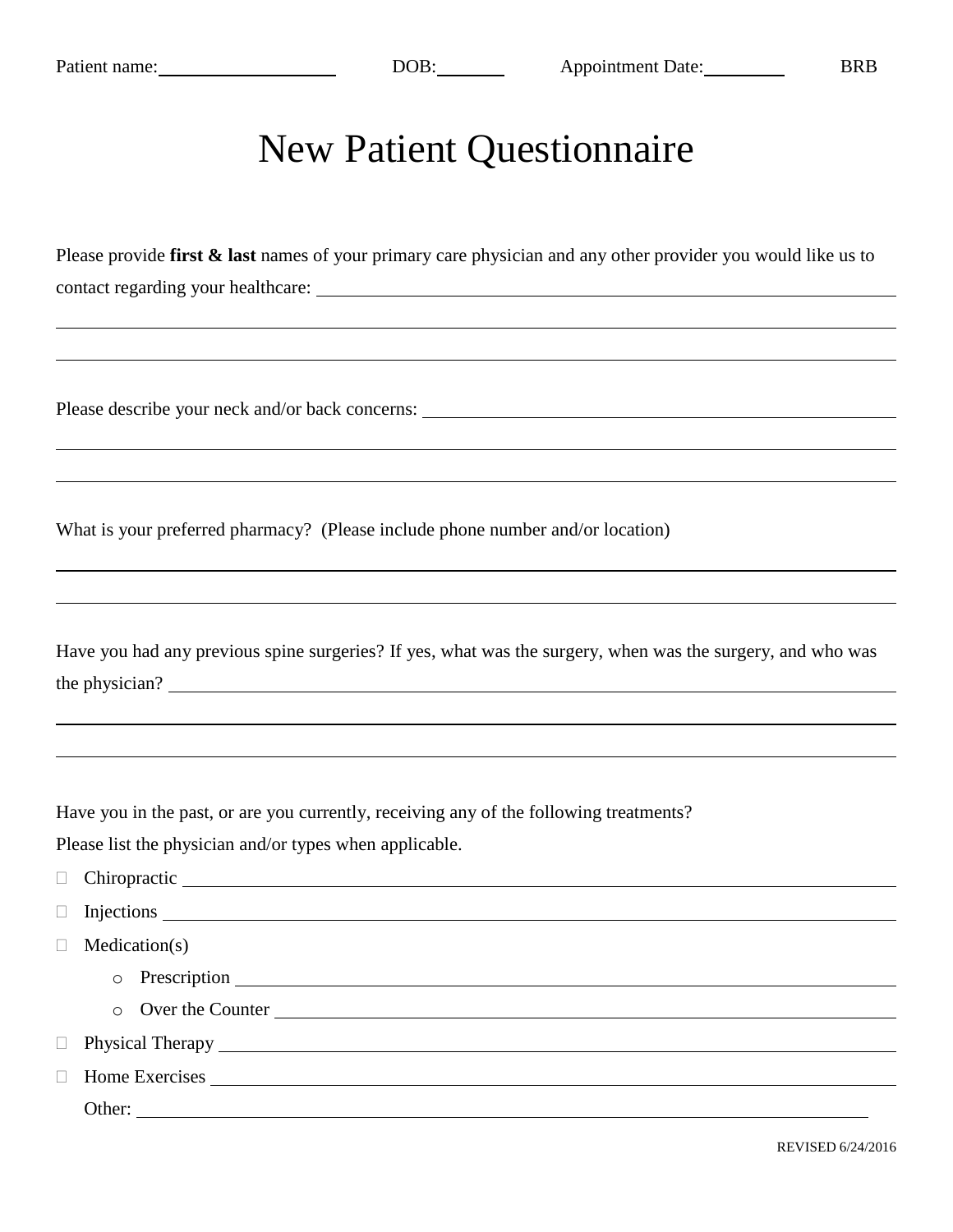# Medical History Form

#### **Review of Systems**

Are you CURRENTLY experiencing any of the following symptoms?

#### **General:**

#### Chills

- $\Box$  Excessive weight gain/loss
- Fatigue
- □ Fever
- □ Night Sweats
- Weakness

#### **Skin:**

- Discoloration
- $\Box$  Easy bruising
- **Hives**
- **Jaundice**
- Rash

#### **HEENT:**

- Dizziness
- Lightheadedness
- $\Box$  Visual changes
- $\Box$  Hearing problems
- $\Box$  Ringing in the ears
- Postnasal drainage
- $\Box$  Sinus pressure
- Snoring
- □ Hoarseness
- $\Box$  Sore throat

#### **Respiratory:**

- $\Box$  Cough
- $\Box$  Coughing up blood
- $\Box$  Shortness of breath
- □ Wheezing

#### **Cardiovascular:**

- $\Box$  Chest pain
- $\Box$  Difficulty breathing on excertion
- **Palpitations**
- $\Box$  Swelling of extremities

#### **Gastrointestinal:**

- Abdominal pain
- Constipation
- Diarrhea
- $\Box$  Difficulty swallowing
- □ Food intolerance
- □ Vomiting

#### **Genitourinary:**

- $\Box$  Blood in Urine
- **Frequency**
- $\Box$  Groin pain
- Incontinence
- $\Box$  Pelvic pain
- $\Box$  Urgency

#### **Musculoskeletal:**

- $\Box$  Back pain
- $\Box$  Joint pain
- $\Box$  Muscle pain
- $\Box$  Muscle weakness
- Numbness
- □ Stiffness
- Ambulatory support
- $\Box$  Pain with stairs
- $\Box$  Developing limp
- $\Box$  Trouble dressing
- D Locking
- $\Box$  Clicking/catching
- $\Box$  Instability

#### **Neurological:**

- Headaches
- **Memory loss**
- Seizures
- $\Box$  Syncope
- $\Box$  Tingling
- Tremor
- Weakness

#### **Psychiatric:**

- Anxiety
- Depression
- $\Box$  Trouble focusing

#### **Endocrine:**

- Excessive Thirst
- $\Box$  High blood pressure
- Low blood pressure

#### **Hematology:**

- Abnormal bleeding
- □ Enlarged lymph nodes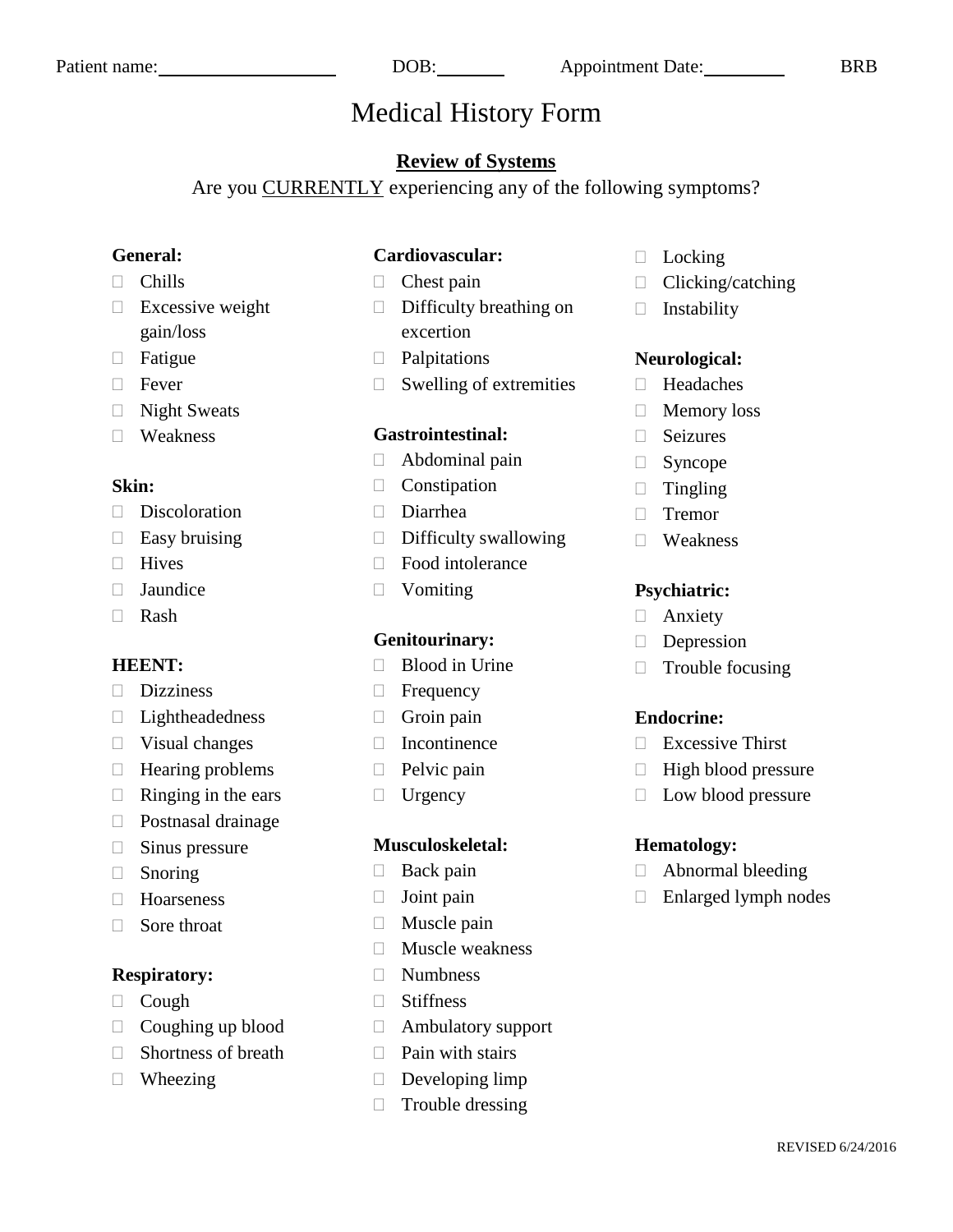|        | Patient name:                                                                      |                                                                                                                      | DOB:                        |                            |                   | Appointment Date:    | <b>BRB</b> |
|--------|------------------------------------------------------------------------------------|----------------------------------------------------------------------------------------------------------------------|-----------------------------|----------------------------|-------------------|----------------------|------------|
|        |                                                                                    |                                                                                                                      | <b>Past Medical History</b> |                            |                   |                      |            |
|        | Anesthetic<br>$\Box$                                                               | $\Box$                                                                                                               |                             | <b>GERD/Reflux disease</b> | П                 | Phlebitis            |            |
|        | complications                                                                      | $\Box$                                                                                                               | Gout                        |                            |                   | Rheumatoid arthritis |            |
|        | Asthma<br>$\Box$                                                                   | $\Box$                                                                                                               | <b>Heart Attack</b>         |                            | $\Box$            | Seizure disorder     |            |
|        | Bleeding disorder<br>⊔                                                             | $\Box$                                                                                                               | Heart disease               |                            | ⊔                 | Sleep apnea          |            |
|        | <b>Blood</b> clots<br>$\Box$                                                       | $\Box$                                                                                                               | Hepatitis                   |                            | $\Box$            | Stroke               |            |
|        | Cancer<br>$\Box$                                                                   | $\Box$                                                                                                               | High blood pressure         |                            | $\Box$            | Thyroid disease      |            |
|        | Depression<br>L                                                                    | $\Box$                                                                                                               | Hyperlipidemia              |                            | $\Box$            | Ulcers               |            |
|        | <b>Diabetes</b><br>$\Box$                                                          | $\mathbf{1}$                                                                                                         | <b>Kidney Stone</b>         |                            | $\Box$            | Other:               |            |
|        | Emphysema<br>$\Box$                                                                | $\Box$                                                                                                               | <b>MRSA</b>                 |                            |                   |                      |            |
|        | Fibromyalgia<br>$\Box$                                                             | П                                                                                                                    | Osteoarthritis              |                            |                   |                      |            |
|        | Date of last Influenza immunization:                                               |                                                                                                                      |                             |                            | $\Box$ None       |                      |            |
|        | Date of last Pneumonia vaccination:<br><u>Date of last Pneumonia vaccination</u> : |                                                                                                                      |                             |                            | $\Box$ None       |                      |            |
|        |                                                                                    |                                                                                                                      |                             |                            |                   |                      |            |
|        | Tobacco: □ Never a smoker                                                          |                                                                                                                      | <b>Social History</b>       |                            |                   |                      |            |
|        | Current Smoker: Cigarettes/Vape □ Yes □ No Amt: ________ pck/day                   |                                                                                                                      |                             |                            |                   |                      |            |
|        |                                                                                    |                                                                                                                      |                             |                            |                   |                      |            |
|        | Smokeless Tobacco: □ Yes □ No                                                      |                                                                                                                      |                             | Amt: __________ per day    |                   |                      |            |
|        | Cigars: $\Box$ Yes $\Box$ No                                                       |                                                                                                                      |                             | Amt: # week                |                   |                      |            |
|        |                                                                                    |                                                                                                                      |                             | Amt: ___________pck/day    |                   |                      |            |
|        | How many years did you smoke?                                                      |                                                                                                                      |                             | Years                      |                   |                      |            |
|        | Alcohol Use:                                                                       |                                                                                                                      |                             |                            |                   |                      |            |
|        | $\Box$ Yes $\Box$ No                                                               | # drinks per day / week / occasional / social                                                                        |                             |                            |                   |                      |            |
|        | Exercise:                                                                          |                                                                                                                      |                             |                            |                   |                      |            |
|        | $\Box$ Yes $\Box$ No Times per week:                                               |                                                                                                                      |                             |                            |                   |                      |            |
|        | Occupation:                                                                        | <u> 1980 - Jan Stein Stein Stein Stein Stein Stein Stein Stein Stein Stein Stein Stein Stein Stein Stein Stein S</u> |                             |                            |                   |                      |            |
|        |                                                                                    |                                                                                                                      | <b>Family History</b>       |                            |                   |                      |            |
| $\Box$ | <b>Blood Clots</b>                                                                 | $\Box$ Father                                                                                                        | $\Box$ Mother               | $\Box$ Sibling             |                   | $\Box$ Other $\Box$  |            |
| $\Box$ | Cancer                                                                             | $\Box$ Father                                                                                                        | $\Box$ Mother               | $\Box$ Sibling             |                   | $\Box$ Other $\Box$  |            |
| $\Box$ | Diabetes                                                                           | $\Box$ Father                                                                                                        | $\Box$ Mother               | $\Box$ Sibling             |                   | $\Box$ Other $\Box$  |            |
| $\Box$ | Heart disease                                                                      | $\Box$ Father                                                                                                        | $\Box$ Mother               | $\Box$ Sibling             |                   | $\Box$ Other $\Box$  |            |
| $\Box$ | High blood pressure                                                                | $\Box$ Father                                                                                                        | $\Box$ Mother               | $\Box$ Sibling             |                   | $\Box$ Other $\Box$  |            |
| Ш      | <b>Stroke</b>                                                                      | $\Box$ Father                                                                                                        | $\Box$ Mother               | $\Box$ Sibling             |                   | $\Box$ Other $\Box$  |            |
| $\Box$ | Other                                                                              | $\Box$ Father                                                                                                        | $\Box$ Mother               | $\Box$ Sibling             |                   |                      |            |
|        | Other                                                                              | $\Box$ Father                                                                                                        | $\Box$ Mother               | $\Box$ Sibling             | $\Box$ Other $\_$ |                      |            |

REVISED 6/24/2016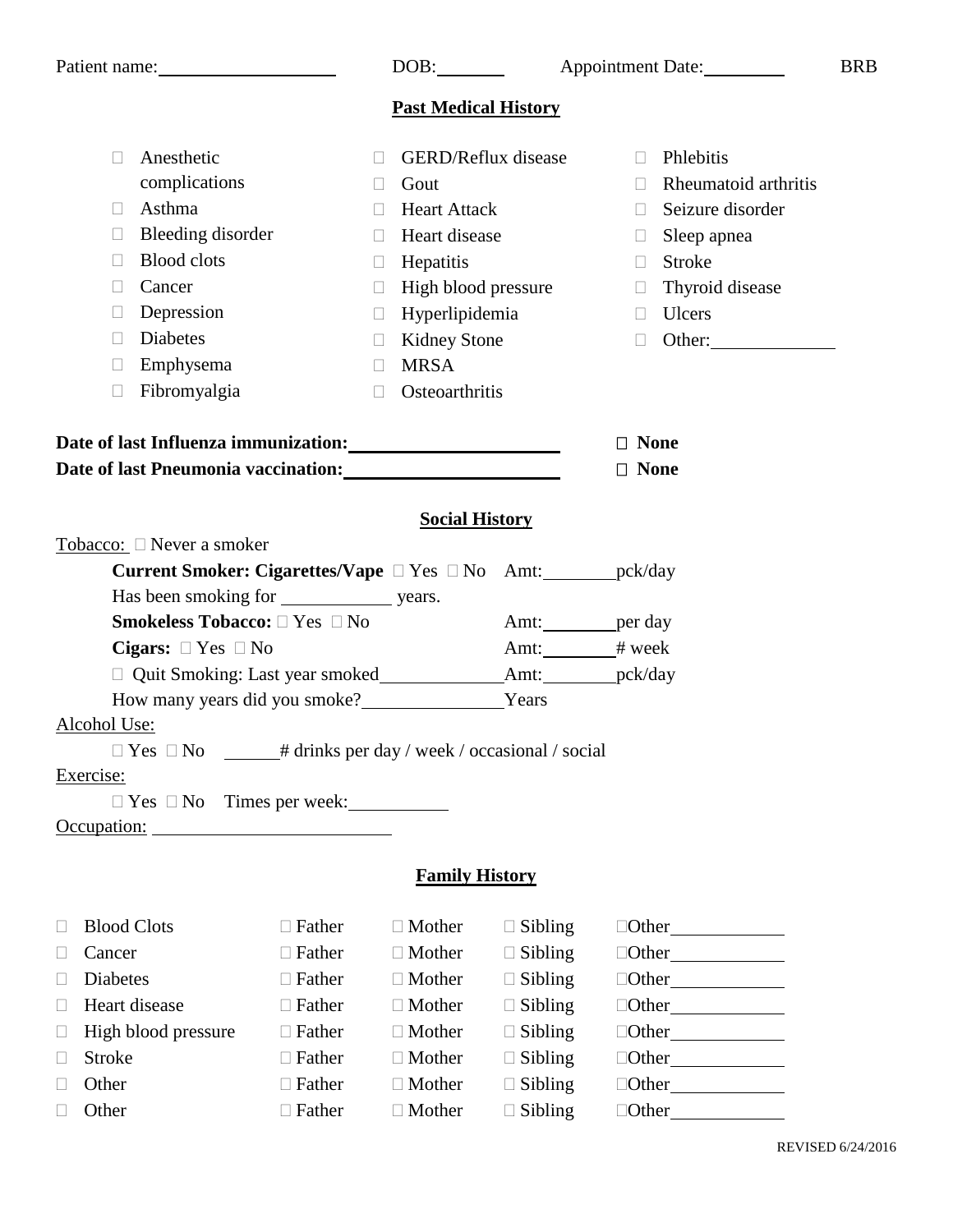**CURRENT MEDICATIONS:** (Please include over the counter medications and food supplements.)

| $\Box$ NONE |                       |            |
|-------------|-----------------------|------------|
| Drug Name:  | Dose:                 | How Often: |
| Drug Name:  | Dose:                 | How Often: |
| Drug Name:  | Dose: $\qquad \qquad$ | How Often: |
| Drug Name:  | Dose:                 | How Often: |
| Drug Name:  | Dose:                 | How Often: |
| Drug Name:  | Dose:                 | How Often: |
| Drug Name:  | Dose:                 | How Often: |
| Drug Name:  | Dose:                 | How Often: |
| Drug Name:  | Dose:                 | How Often: |
| Drug Name:  | Dose:                 | How Often: |

List all **ALLERGIES** to any medications, **LATEX** or **TAPE** and the reactions:

#### **No Known Drug Allergies**

| Medication | Reaction |
|------------|----------|
|            |          |
|            |          |
|            |          |
|            |          |
|            |          |

#### **Past Surgical** Please list all of the **SURGERIES** you have had:

|                 |      | ╯               |      |
|-----------------|------|-----------------|------|
| Type of Surgery | Year | Type of Surgery | Year |
|                 |      |                 |      |
|                 |      |                 |      |
|                 |      |                 |      |
|                 |      |                 |      |
|                 |      |                 |      |

#### Have you ever had any **NECK** or **BACK** imaging? (Xray, MRI, CT scan)

| Type of Imaging | Month/Year | Type of Imaging | Month/Year |
|-----------------|------------|-----------------|------------|
|                 |            |                 |            |
|                 |            |                 |            |
|                 |            |                 |            |
|                 |            |                 |            |
|                 |            |                 |            |